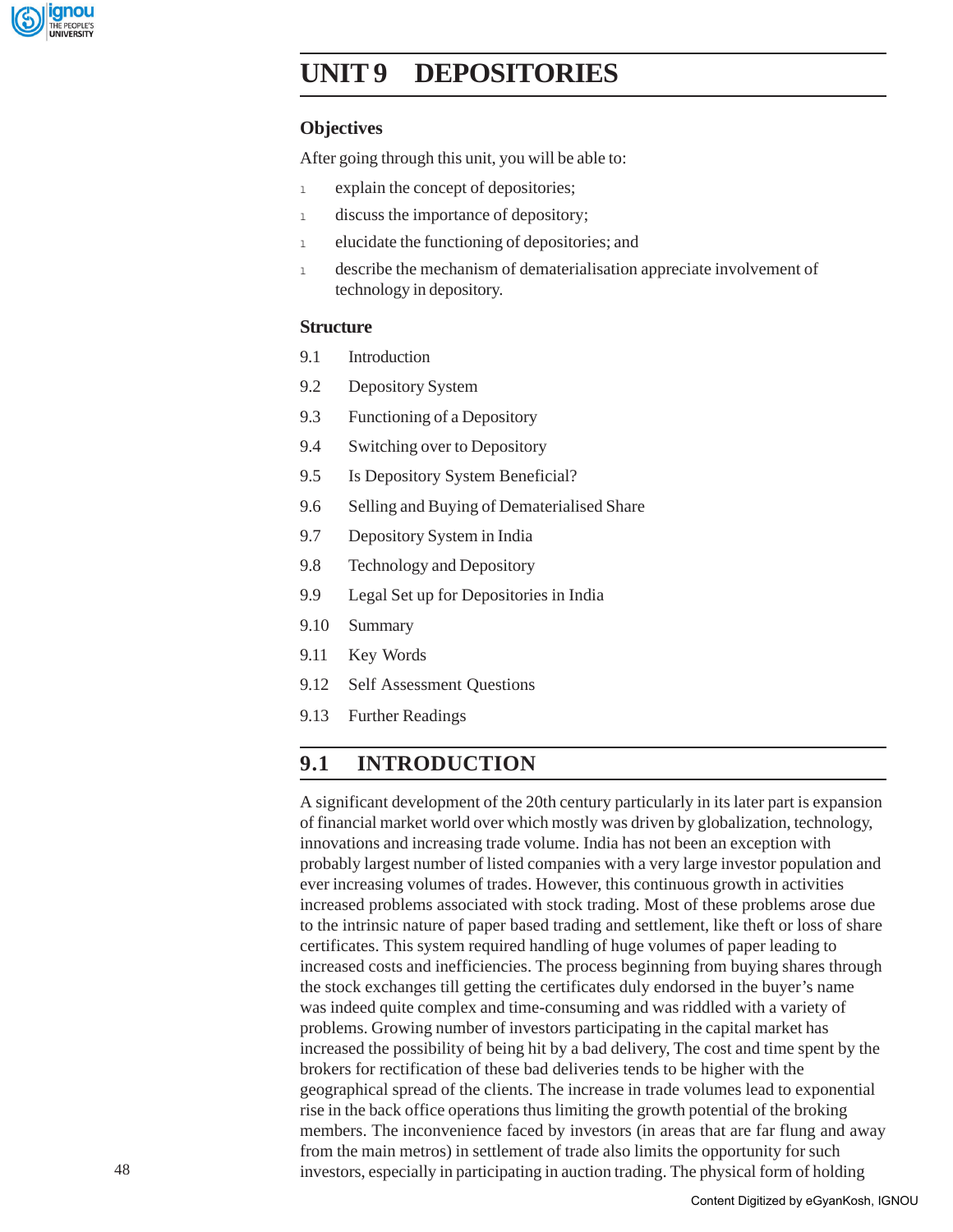

and trading in securities also acted as a bottleneck for broking community in capital **Depositories** market operations. Risk exposure of the investor also increased due to this trading in paper. Some of these associated risks were: delay in transfer of shares, possibility of forgery on various documents leading to bad deliveries, legal disputes etc., possibility of theft of share certificates, prevalence of fake certificates in the market, mutilation or loss of share certificates in transit. Thus, the system of security transactions was not as investor-friendly as it ought to be. In this scenario dematerialized trading under depository system is certainly a welcome move. This popular financial service emerged in Germany first time.

# **9.2 DEPOSITORY SYSTEM**

Depository system essentially aims at eliminating the voluminous and cumbersome paper work involved in the scrip-based system and offers scope for 'paperless' trading through state-of-the-art technology. It is an institution which maintains an electronic record of ownership or securities. The storage and handling of certificates is hence immediately eliminated which generates a reduction in costs like back office cost for handling, transporting and storing certificates.

Depositary participant is an institution akin to bank for securities. When an investor hands over securities to a depository participant, investor's account is credited. The investor's depository system account will show their holdings. His account is updated for his transactions of sale and purchase but without physical movement of scrips or transfer deeds. In depository system, share certificates belonging to the investors are *dematerialised (demats).* Dematerialisation or "Demat" is a process whereby investors' securities like shares, debentures etc, are converted into electronic data and stored in computers by a Depository. Securities registered in investor's name are surrendered to depository participant (DP) and these are sent to the respective companies who will cancel them after "Dematerialization" and credit investor's depository account with the DP. The securities on Dematerialization appear as balances in one's depository account. These balances are transferable like physical shares. If at a later date, investors wish to have these "demat" securities converted back into paper certificates, the Depository does this and their names are entered in the records of depository as beneficial owners. The *beneficial ownership* will be *with investor* but *legal ownership* will be with the *depository.* Consequently, benefits like interest, dividend, rights: bonus and voting rights will be with investors. Since depository is to get securities transferred in its name, the depository name will be registered in the ownership register maintained by the company. Thus, instead of name of several owners, the name of depository figures in the register of company. Since transfer will be affected only in depository, register of company need not be updated on every transactions of sale or purchase of company's share. It alleviates the hardships currently faced by the investors and it also offers option for converting the shares from electronic to physical or paper form through a process of *rematerialisation (remat).* Depository system is, indeed, time tested and long prevalent in many advance countries and has been playing a significant role in stock markets around the world.

#### **Constituents of Depository System**

The depository system comprises of:

- i) Depository
- ii) Depository Participants (DPs)
- iii) Companies/Registrars
- iv) Investors

Out of these first two need discussion since last two components are general.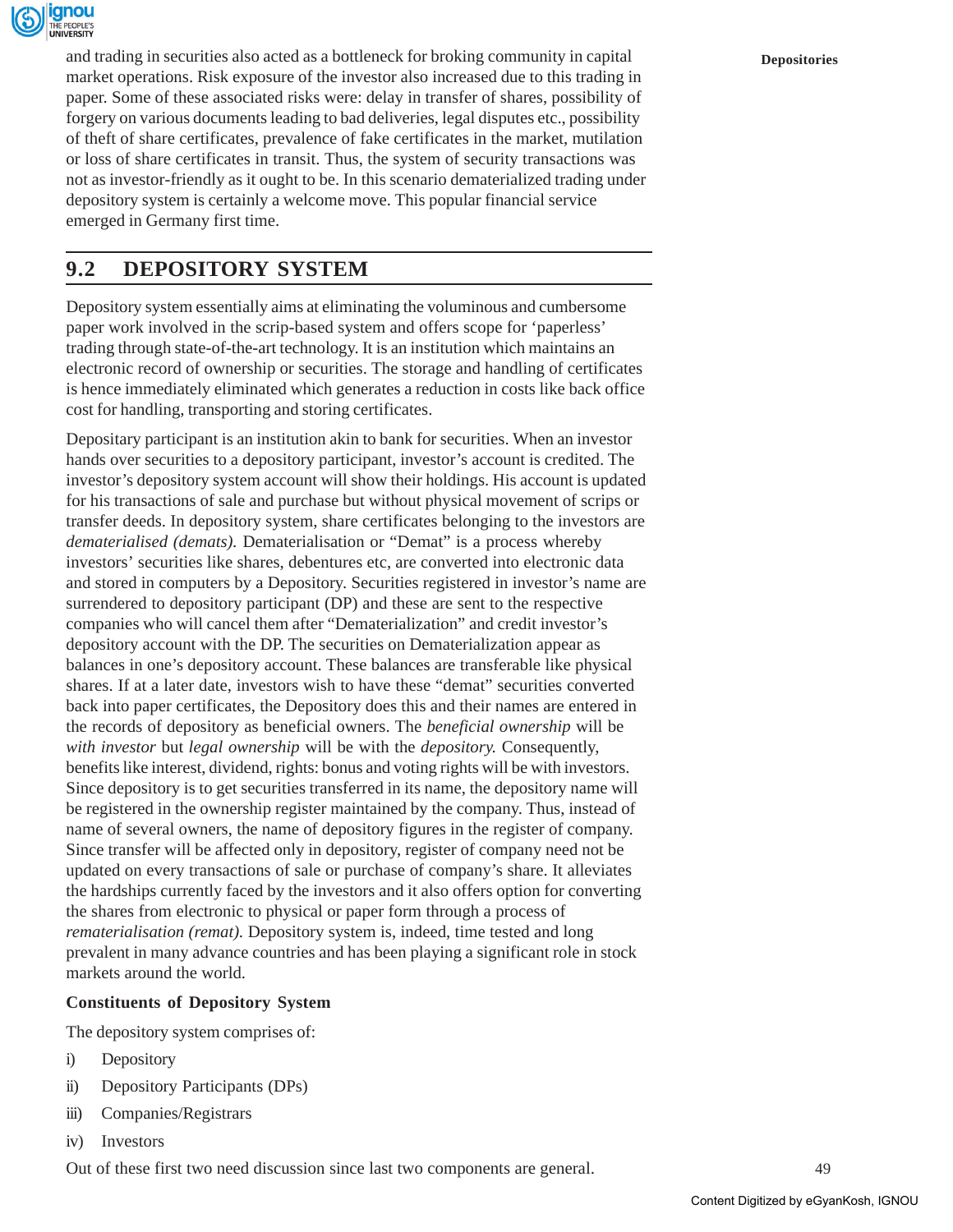

**Financial Market: Operations and Services**

#### **i) Depository**

Depository functions like a securities bank, where the dematerialized physical securities are traded and held in custody. This facilitates faster risk free and low cost settlement. Depository is much like a bank and performs many activities that are similar to a bank depository:

- a) enables surrender and withdrawal of securities to and from the depository through the process of 'demat' and 'remat',
- b) maintains investors' holdings in electronic form,
- c) effects settlement of securities traded in depository mode on the stock exchanges,
- d) carries out settlement of trades not done on the stock exchanges (off market trades).

In India a depository has to be promoted as a corporate body under Companies Act, 1956. It is also to be Registered as a depository with SEBI. It starts operations after obtaining a certificate of commencement of business from SEBI. It has to develop *automatic data processing systems* to protect against unauthorised access. A *network to link up* with depository participants, issuers and issuer's agent has to be created.

Depository, operating in India, shall have a *net worth* **of** *rupees one hundred crore* and instruments for which depository mode is open need not be a security as defined in the Securities Contract (Regulations) Act 1956. The depository, holding securities, shall maintain ownership records in the name of each participant. Despite the fact that legal ownership is with depository, it does not have any voting right against the securities held by it. Rights are intact with investors. There are two depositories in India at present i.e. NSDL and CDSL.

#### **ii) Depository Participants (DP)**

A DP is investors' representative in the depository system and as per the SEBI guidelines, financial institutions/banks/custodians/stock brokers etc. can become DPs provided they meet the necessary requirements prescribed by SEBI. DP is also an agent of depository which functions as a link between the depository and the beneficial owner of the securities. DP has to get itself registered as such under the SEBI Act. The relationship between the depository and the DP will be of a principal and agent and their relation will be governed by the bye-laws of the depository and the agreement between them. Application for registration as DP is to be submitted to a depository with which it wants to be associated. The registration granted is valid for five years and can be renewed. As depository holding the securities shall maintain ownership records in the name of each DP, DP in return as an agent of depository, shall maintain ownership records of every beneficial owner (investor) in book entry form.

A DP is the first point of contact with the investor and serves as a link between the investor and the company through depository in dematerialisation of shares and other electronic transactions. A company is not allowed to entertain a demat request from investors directly and investors have to necessarily initiate the process through a DP.

#### **Activity 1**

a) List four major reasons for emergence of depositories:

...................................................................................................................... ...................................................................................................................... ......................................................................................................................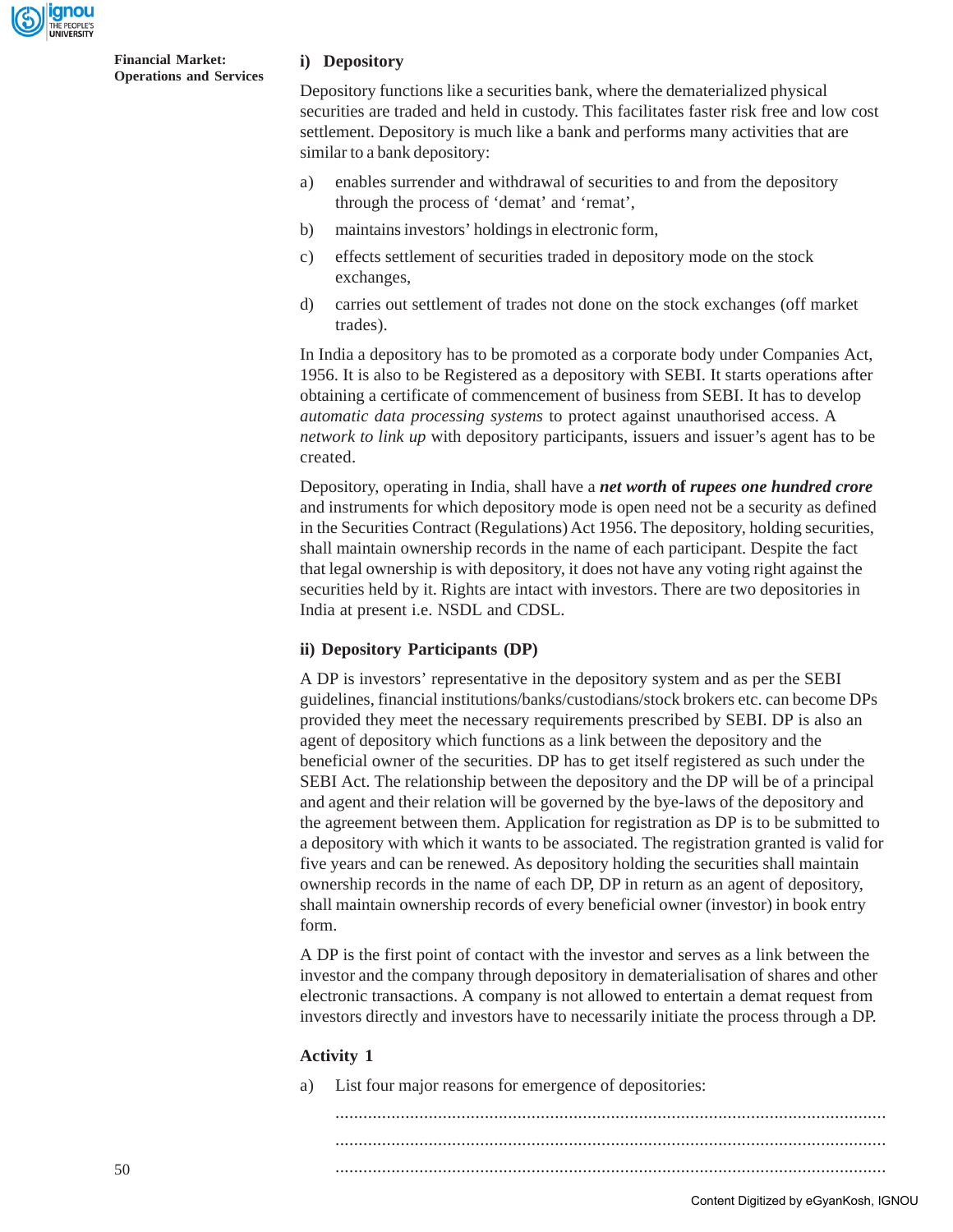

| b)<br>What is depository service? (answer in five lines). |                                                    |  |  |
|-----------------------------------------------------------|----------------------------------------------------|--|--|
|                                                           |                                                    |  |  |
|                                                           |                                                    |  |  |
|                                                           |                                                    |  |  |
|                                                           |                                                    |  |  |
|                                                           |                                                    |  |  |
| c)                                                        | List five DPs operating in India or your locality. |  |  |
|                                                           |                                                    |  |  |
|                                                           |                                                    |  |  |
|                                                           |                                                    |  |  |
|                                                           |                                                    |  |  |
|                                                           |                                                    |  |  |

# **9.3 FUNCTIONING OF A DEPOSITORY**

As mentioned earlier that, depository system operates through depository account. Let us see what it is.

#### **Depository Account**

An investor desiring to demat his holdings has to open a depository account where in all details of investors' transactions is recorded. Opening such account is as simple as opening a bank account. Investor can open a depository account with any DP convenient to him.

There is no restriction on the number of depository accounts a person can open. However, if existing physical shares are in joint names, one has to open a joint account submitting share certificates for demat. A sole holder of the share certificates cannot add more names as joint holders at the time of dematerialising his share certificates.

A client can choose to open more than one account with the same DP. In addition to this, he has a choice of opening accounts with more than one DP. However a broker can open just one Clearing Member (CM) account per card/stock exchange for clearing purpose, but he can still open multiple beneficiary accounts. Beneficiary is the personal account wherein brokers can keep their personal holdings.

A clearing member cannot hold his personal holdings in his clearing member account. A broker may deal in the depository system as a clearing member only through a special account, known as the Clearing Member account. This account can be used only for clearing purposes and not for holding his own securities in it. As this is a transitory account, the securities held in this account are not eligible for corporate actions. Therefore. the broker will have to open a separate beneficiary owner account to hold his investments.

There is no compulsion for the client to open his account with the same DP as that of his broker. Even if he has an account with another DP, he can carry out normal business with his broker. There is no loss in operational efficiency. But it is possible that opening account with his broker's DP may work out to his advantage, as some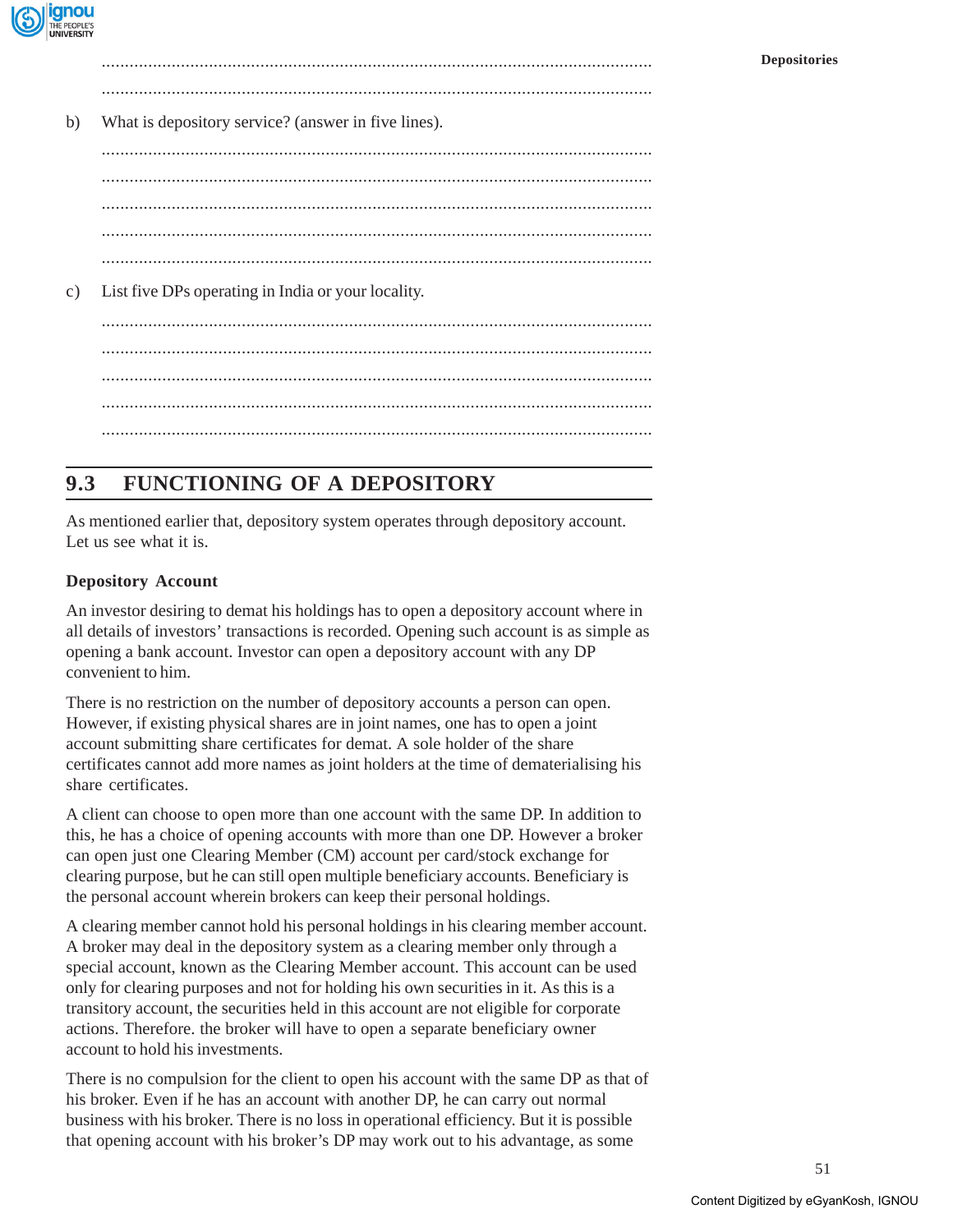

**Financial Market: Operations and Services** DPs may offer special charge structure if the broker and his clients are dealing through him. To *open* an *account* one has to:

- <sup>l</sup> Fill up the account opening form, which is available with the DP.
- <sup>l</sup> Sign the DP-client agreement, which defines the rights and duties of the DP and the person wishing to open the account.
- 1 Receive client account number (client ID).

This client ID along with his DP ID gives investor a unique identification in the depository system. In depository account, transactions are through *demat* and *remat.* Let us discuss these two along with other two relevant concepts.

#### i) **Dematerialisation (Demat)**

'Demat' is a process by which investors' share certificates are taken back by company through DP, verified and if found in order, demat is confirmed by the company and then an equivalent number of shares are credited by the DP to investors account as electronic holding. Chart 9.1 explains demat in clear terms. The entire process of dematerialisation, as required by SEBI, has to be completed within a period of 15 days. Dematerialisation is also known as *immobilisation of securities.* Dematerialisation can be done only on the request made by the investor through participant in a Dematerialisation Request Form (DRF). Thus, 'Dematerialisation' is a process where by physical existence of security certificates is made extinct and converted into electronic holdings.

#### **Chart 9.1 : Switching from Scrip-based System to Depository System (Dematerialization Process)**



- 1) Investor surrenders certificates for dematerialization to DP.
- 2) DP intimates depository of the request through the system.
- 3) DP submits the certificates to the registrar.
- 4) Registrar confirms the dematerialization request from depository.
- 5) After dematerializing, registrar updates accounts and informs depository of the completion of dematerialization.
- 6) Depository updates its accounts and informs the DP.
- 7) DP updates its accounts and informs investor.

#### ii) **Rematerialisation (Remat)**

Rematerialisation is a process (Chart 9.2) of converting electronic holdings of investor back into share certificates in paper form. The process of rematerialisation is also carried out through DP and the process has to be completed within a period of 30 days. Thus, once security is dematerialised it is not necessary that investor is to continue in depository mode for all times to come. He can switch over to remat whereby he gets back physical possession of security scrips. The client of DP has to submit a request for remat. This request is forwarded for necessary action to **EXECUTE ANTIFY AND THE CONFIRM THE CONFIRM THE CONFIRM THE CONFIRM THE REGISTRAR**<br> **EXECUTE ARTIC TEXT AND THE REGISTRAR**<br>
1) Investor surrenders certificates for dematerialization to DP.<br>
2) DP intimates depository of t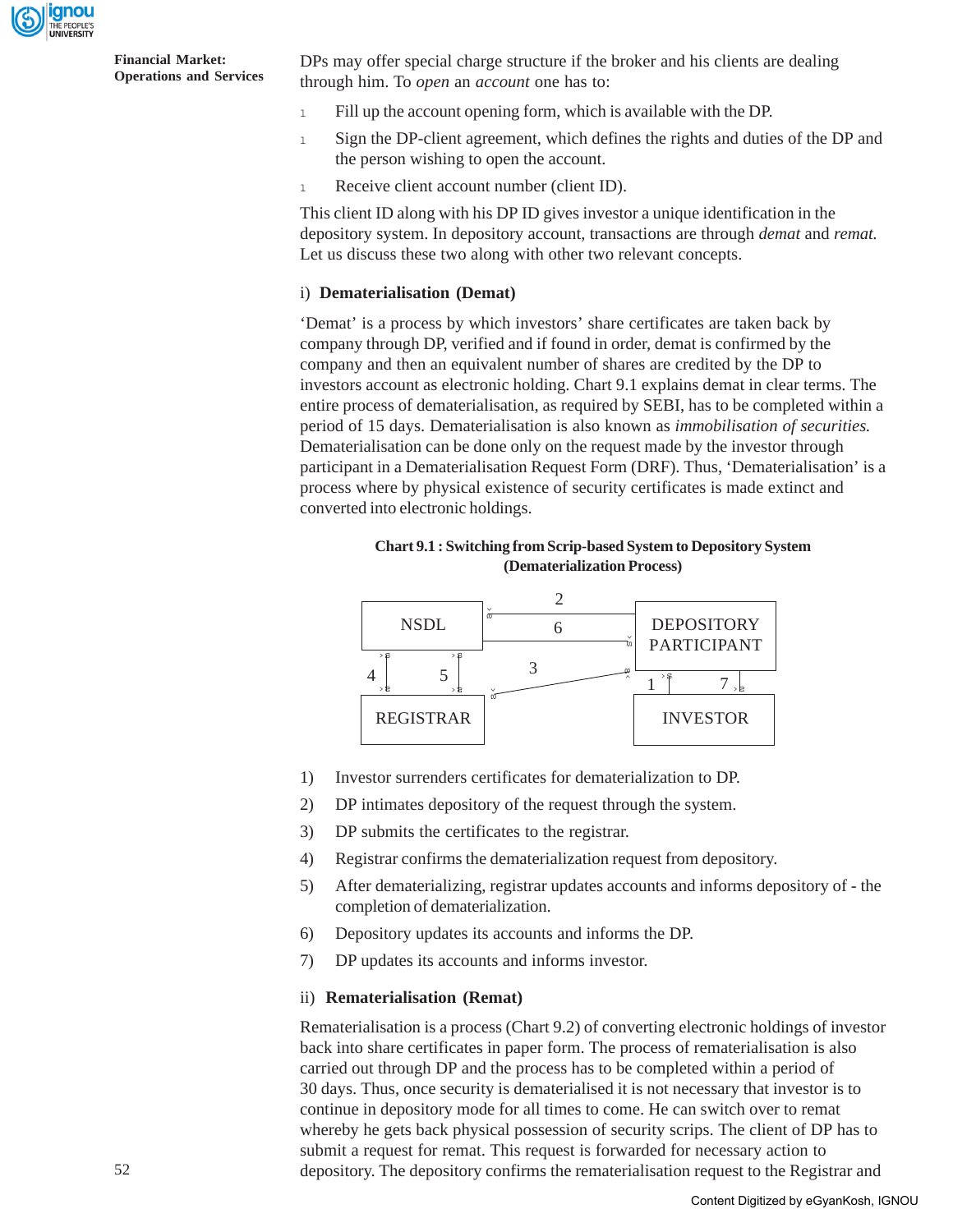

#### **Chart 9.2 : Switching from Depository System to Scrip-based System (Rematerialisation Process)**



- 1) Beneficial owner requests for rematerialisation.
- 2) DP intimates of the Depository request through the system.
- 3) Depository confirm Rematerialisation request to the registrar. Registrar updates accounts and prints certificates.
- 4) Depository updates accounts and downloads details to DP.
- 5) Registrar dispatches certificates to investor.

#### iii) **Fungibility**

In the depository system, since the physical form of security loses its relevance, the securities are to be 'fungible'. Prior to amendment in 1996, the Companies Act 1956 required every specific physical scrip of security as shares or debentures to have distinctive number for each security when issued or transferred. Securities have been made fungible by deleting section 83 of the Companies Act, 1956. Now the certificates will not carry a distinct number and will form a part of a 'fungible mass'. Dematerialized shares do not have any distinctive or certificate numbers. These shares are fungible - which means that 100 shares of a security are the same as any other 100 shares of that security. All the certificate of the same security will become interchangeable in the sense that the owner of the security will lose the right to obtain the exact certificate. The situation of certificate is now that of currency note and the number of currency note has no association with ownership of currency note.

Each security held in dematerialized form is given an identity and it is in form of a distinctive **ISIN** (International Securities Identification Number). ISIN is a 12 character long identification mark.

#### iv) **Delivery vs. Payment**

It is just not sufficient to have a depository for securities. The concept of Delivery versus Payment (DVP) also needs to be looked into. DVP involves exchange of securities for funds to take place simultaneously between the parties to a trade. While the depository system would be able to handle the accounting of securities by book entry, the funds part would have to be handled by the banking system. Therefore the two systems have to be integrated in order to have DVP.

It is too simplistic to think that DVP would be possible without having an efficient electronic funds transfer systems because in India, the payment systems are still not upgraded. A quantum jump is required in the level and mode of interaction among the various banking institutions.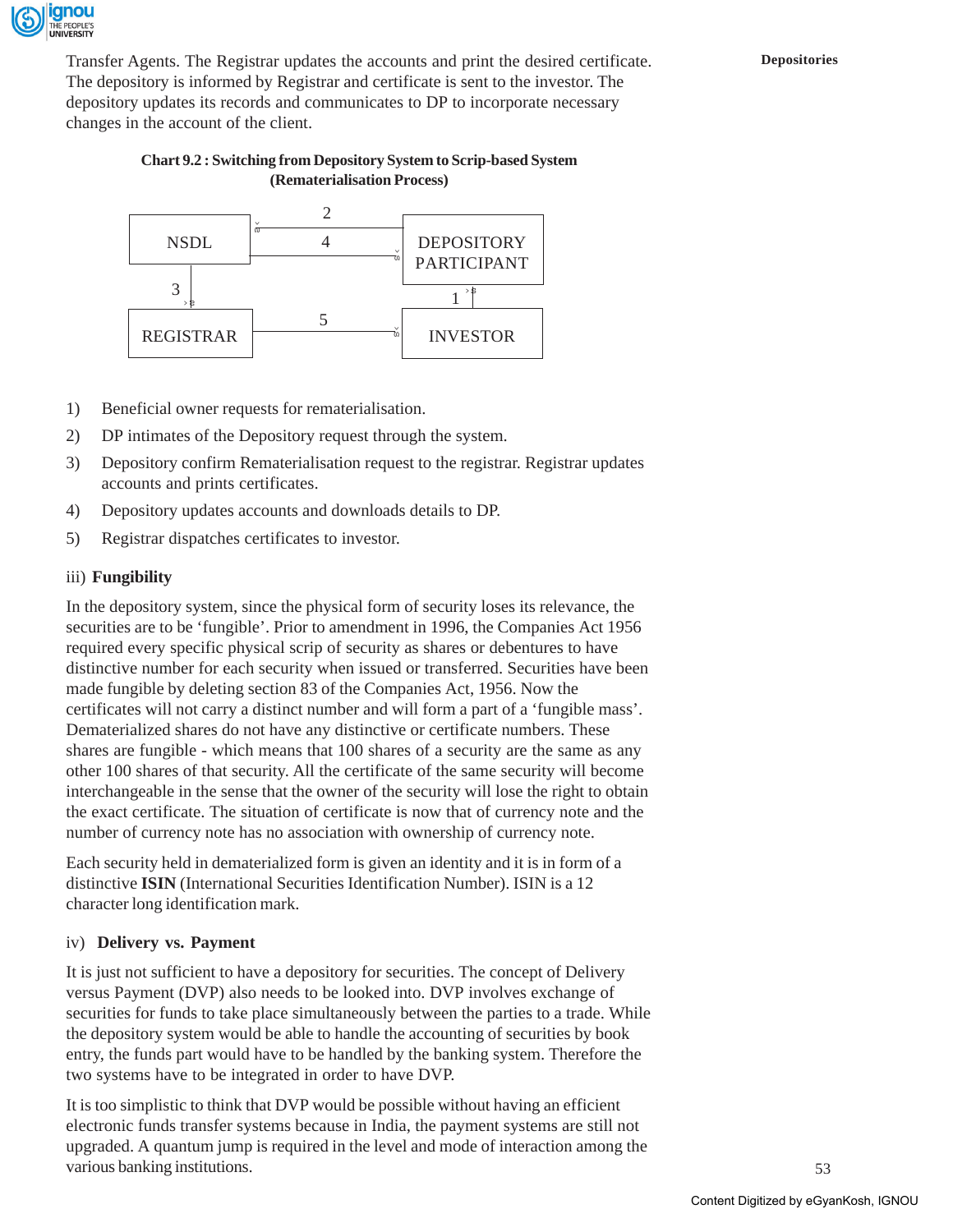

**Financial Market:**

## **Operations and Services 9.4 SWITCHING OVER TO DEPOSITORY**

After discussing in brief the system, ingredients and participants of depository system we will discuss the stages involved in the process of switching over to depository system from scrip based system.

#### i) **Appointing DP**

Any investor who intends to transact through depository system has to engage one depository participant (DP). He can approach a DP of his choice and open an account with him just like one opens an account with a bank. Investor gets an identification number called *Client ID* ( just as one gets ones bank account number) which serves as a reference point for all his transactions with D.P.

Every investor before getting his holding dematerialised has to enter into an agreement with the depository through a participant. This step is necessary whether investor already has securities or securities are yet to be issued in a fresh issue. The investor contracts only with that depository which accepts his securities in ' depository mode' since it is not necessary that all eligible securities must be in depository mode and with all the depositories. The decision on whether or not to hold securities within the depository mode and if in depository mode, with which depository or participants, would be entirely with the investor.

#### ii) **Request for 'Demat'**

After any agreement is entered for getting securities dematerialised and his account is opened, the investor makes an application to depository participants in form called 'Dematerialisation Request Form' *(DRF)* to be provided by the DP and hands over his share certificates duly cancelled by writing' surrendered for dematerialisation' to them for demat. The DP will accept certificates registered only in investor's name.

The request for dematerialisation with the depository participants is sent to the depository through depository network with which DP is connected.

Simultaneously DP submits the securities certificates to the issuer company or its Registrar of transfer.

#### iii) **Approach the Company or Registrar of Transfer**

The depository will electronically intimate the issuer or its 'Registrar and transfer agent' of the dematerialisation request. The issuer or the 'Registrar and transfer agent' has to verify the validity of the security certificates as well as the fact that the DRF has been made by the person recorded as a member in its Register of Members. If the issuer or its Registrar is satisfied, it dematerialises the scrip and updates its record.

#### iv) **Confirmation of Demat**

The Registrar to transfer or the concerned company when satisfied with the case of demat has to inform the depository of the completion of dematerialisation authorising an electronic credit for that security in favour of the investor.

#### v) **Crediting the Client's Account**

DP credits investor's account with the number of shares so dematerialised and thereafter investor hold the securities in electronic form. If there is rejection of demat request then such credit is not given. After crediting the account, the client is send the necessary information in form of a statement like we get bank statement after bank transactions.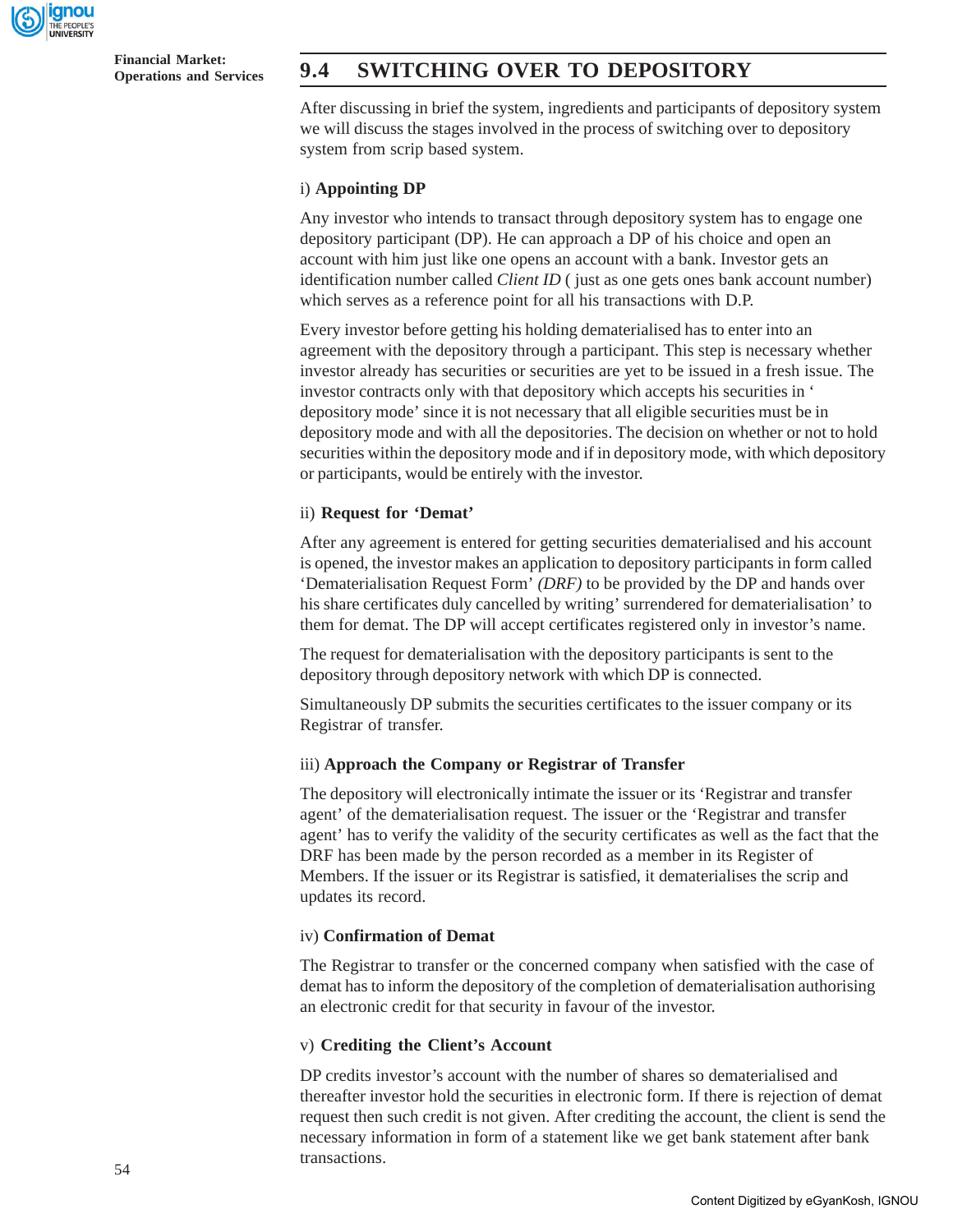

#### **Option of Rematerialisation Depositories Depositories**

Investor also has the option of converting his electronic holding into share certificates by requesting DP for a *remat* in a Rematerialisation Request Form (RRF) and through a similar process, company will issue new certificates to investor for the shares so rematerialised.

#### **Activity 2**

| Can you identify similarities between depository account and bank account?<br>a) |                                                                         |
|----------------------------------------------------------------------------------|-------------------------------------------------------------------------|
|                                                                                  |                                                                         |
|                                                                                  |                                                                         |
|                                                                                  |                                                                         |
| b)                                                                               | What is dematerialisation?                                              |
|                                                                                  |                                                                         |
|                                                                                  |                                                                         |
|                                                                                  |                                                                         |
| $\circ$ )                                                                        | What do you understand by Fungibility of securities?                    |
|                                                                                  |                                                                         |
|                                                                                  |                                                                         |
|                                                                                  |                                                                         |
| d)                                                                               | Briefly explain DRF, Client 10, RRF.                                    |
|                                                                                  |                                                                         |
|                                                                                  |                                                                         |
|                                                                                  |                                                                         |
| e)                                                                               | Collect formats from any DP for the following and study their contents: |
|                                                                                  | Opening depository account<br>$\ddot{1}$                                |
|                                                                                  | <b>DRF</b><br>$\ddot{u}$ )                                              |
|                                                                                  | <b>RRF</b><br>$\overline{iii}$ )                                        |

### **9.5 IS DEPOSITORY SYSTEM BENEFICIAL?**

The emergence of depository system is a *sign of prosperity of financial market system* specially capital market. Depository makes the *market more systematic and disciplined.* On many fronts depository system is appreciated. Depositories pass on the benefits and rights to the transferee quickly since the whole system is efficient and automated. Time lost in communication too is very low. Fraudulent encashment of dividend warrants and loss of bonus or rights can be avoided. Since depository is to have a scrip-less capital market, exchange of physical scrips is not desired. Thus, the risk of loss, mutilation: theft and forgery of security certificates is nil. Financial loss owing to loss of physical scrip will no longer haunt the investors. A depository system provides benefits to all the constituents of the capital markets viz. the country, investors, intermediaries and the issuers. Official expectations from dematerialisation of securities was expressed by SEBI in following words in its Annual Report 1996-97.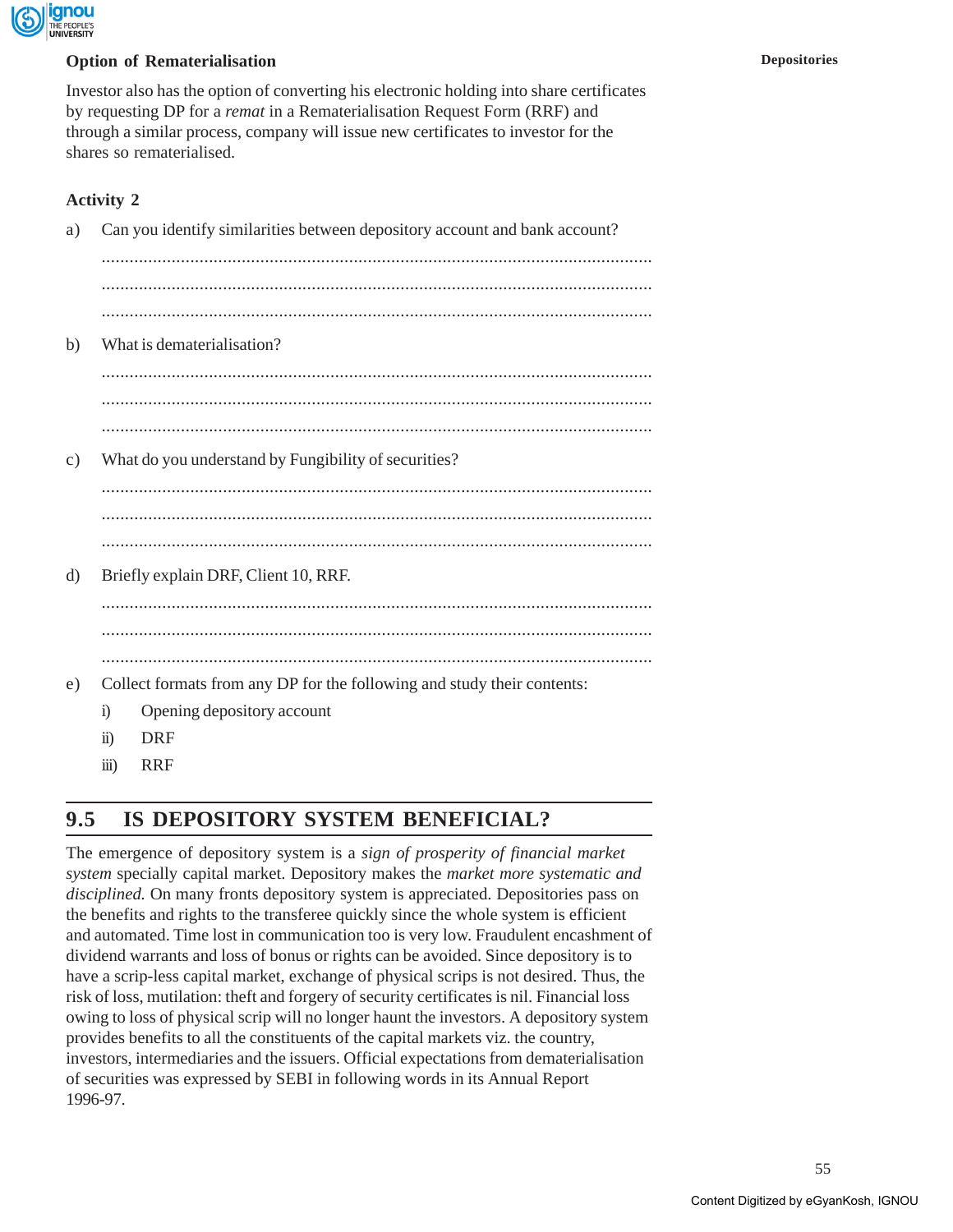

**Financial Market: Operations and Services** "It is expected that as the network of depository participants and the proportion of securities dematerialized in the depository increases, the benefits of reduced risk and lower transaction costs will extend to the vast majority of the market participation and lead to improved investor protection and services".

#### **Benefits of Demat**

Transacting the depository way has several advantages over the traditional system of transacting using share certificates. Some of the benefits are:

- <sup>l</sup> Trading in demat segment completely eliminates the risk of bad deliveries, which in turn eliminates all cost and wastage of time associated with follow up for rectification. This reduction in risk associated with bad delivery has lead to reduction in brokerage to the extent of 0.5% by quite a few brokerage firms.
- 1 In case of transfer of electronic shares, one saves 0.5% in stamp duty. Cost of courier/notarization/the need for further follow-up with broker for shares returned for company objection is also saved.
- <sup>l</sup> In case the certificates are lost in transit or when the share certificates become mutilated or misplaced, to obtain duplicate certificates, one may have to spend at least Rs.500 for indemnity bond, newspaper advertisement etc, which can be completely eliminated in the demat form.
- 1 One can also receive bonuses and rights into depository account as a direct credit, thus eliminating risk of loss in transit.
- <sup>l</sup> One can also expect a lower interest charge for loans taken against demat shares as compared to the interest for loan against physical shares. This could result in a saving of about 0.25% to 1.5%. Some banks have already announced this.
- <sup>l</sup> RBI has increased the limit of loans against dematerialized securities as collateral to Rs.2 mn per borrower as against Rs.1 mn per borrower in case of loans against physical securities.
- 1 RBI has also reduced the minimum margin to 25% for loans against dematerialized securities as against 50% for loans against physical securities. .

The perceptions about safe keeping, risk taking, liquidity and credibility of the market has undergone a sea change with the full scale operation of depository system and electronic funds payment coupled with the automated trading systems.

### **9.6 SELLING AND BUYING OF DEMATERIALISED SHARES**

Trading in dematerialized securities is quite similar to trading in physical securities. The major difference is that at the time of settlement, instead of delivery receipt of securities in the physical form, it is done through account transfer. An investor cannot trade in dematerialized securities through his DP. Trading at the stock exchanges can be done only through a registered trading member (broker) of the stock exchange irrespective of whether the securities are held in physical or dematerialized form.

Any investor who buys securities from any of the stock exchanges where dematerialized securities are available, may receive his delivery in the dematerialized form as dematerialized shares can be delivered in the physical segment at the option of the seller. When investor wants to purchase shares in electronic form, he has to instruct his broker to purchase the dematerialized shares from the stock exchanges. Once the order is executed, he has to instruct his DP (vide a simple format which is available with the DP) to receive securities from his broker's clearing account.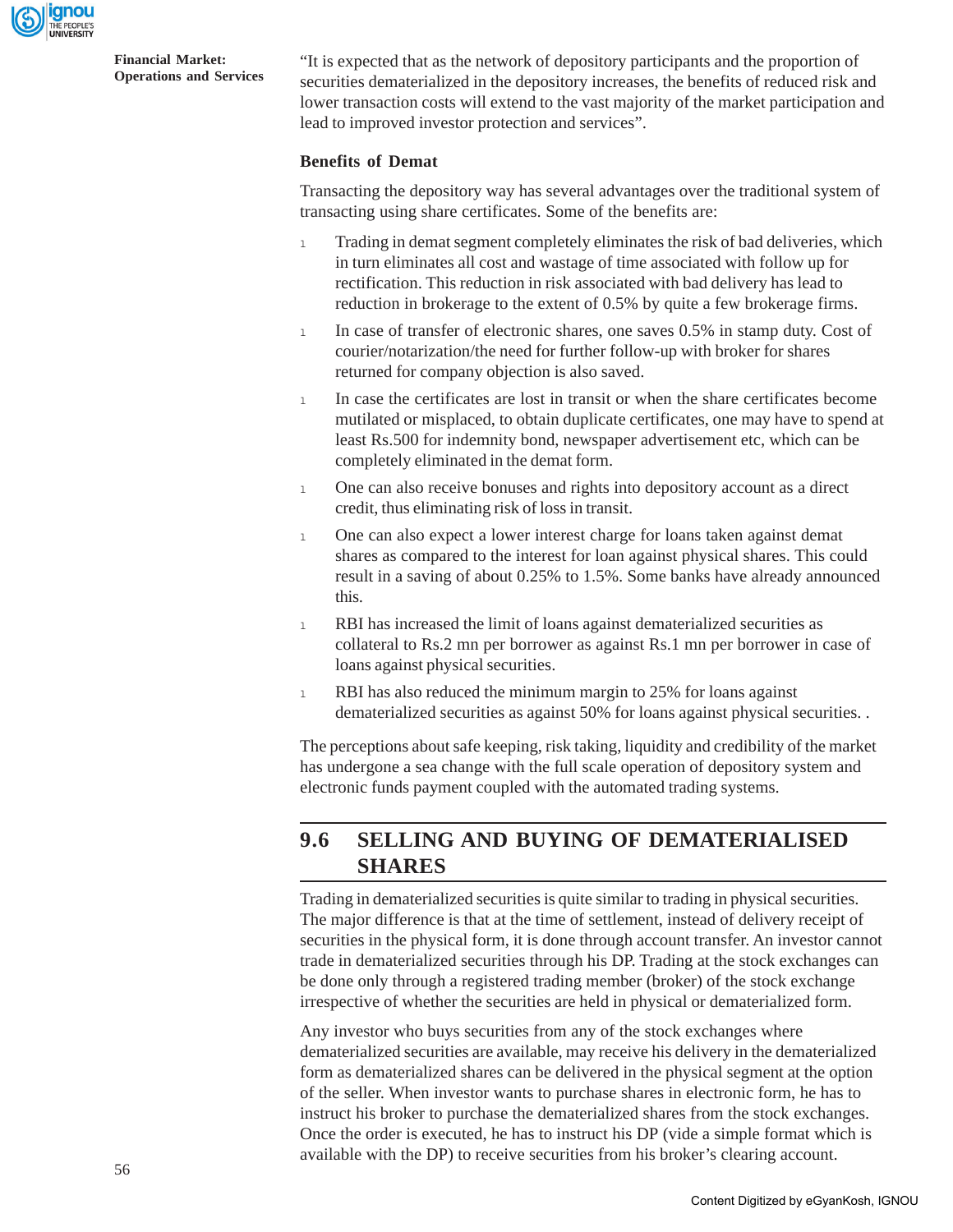

Selling dematerialized shares in stock exchanges is similar to the procedure for selling **Depositories** physical shares. Under depository system instead of delivering physical shares to the broker, one instructs one's DP to debit his account with the number of shares sold and credit his broker's clearing account. For this, a delivery instruction has to be given to DP in a standardized format, which will be available with DP.

#### **Other Services**

- a) **Pledging Dematerialized Shares:** Dematerialized shares could be pledged; in fact, this is more advantageous as compared to pledging share certificates. After loan is repaid one can request for a closure of pledge by instructing one's DP through a standard format. The pledgee on receiving the repayment as well as the request for closure of pledge will instruct his DP accordingly. Even the locked-in securities can be pledged. The pledgor continues to remain the beneficiary holder of those securities even after the securities are pledged.
- b) **Initial Public Offerings:** Credits for public offers can be directly received into demat account. In the public issue application form of depository eligible companies, there will be a provision to indicate the manner in which securities should be allotted to the applicant. One is to mention one's client account number and the name and identification number of DP. All allotment due to investor will be credited into required account.
- c) **Receipt of Cash/non-cash Benefits:** When any corporate event such as rights or bonus or dividend is announced for a particular security, depository will give the details of all the clients having electronic holdings in that security as of the record date to the registrar. The registrar will then calculate the corporate benefits due to all the shareholders. The disbursement of cash benefits such as dividend/ interest will be done directly by the registrar. In case of non-cash benefits, depository will directly credit the securities entitlements in the depository accounts of all those clients who have opted for electronic allotment based on the information provided by the registrar.
- d) **Stock Lending and Borrowing:** Through the depository account securities in the demat form can be easily lent/ borrowed. Securities can be lent or borrowed in electronic form through an approved intermediary, who has opened a special 'intermediary' account with a DP. Instructions are to be given to DP through a standard format (which is available with DP) to deposit securities with the intermediary. Similarly to borrow securities from the intermediary, one has to instruct DP through a standard format (which is available with your DP).
- e) **Transmission of Securities:** Transmission of securities due to death, lunacy, bankruptcy, insolvency or by any other lawful means other than transfer is also possible in the depository system. In the case of transmission, the claimant will have to fill in a transmission request form, (which is available with the DP) supported by valid documents.
- f) **Freezing Account with DP:** If at any time as a security measure one wishes that no transaction should be effected in one's account, one may advise one's DP accordingly. DP will ensure that account of such investor is totally frozen until further instructions from him.

#### **Tax Aspect**

In case of dematerialized holdings cost of acquisition and period of holding for calculation of capital gains tax is determined on the basis of First In First Out (FIFO) method. This is as per the amendment to the Income Tax Act. The proof of the cost of acquisition will remain to be the contract note.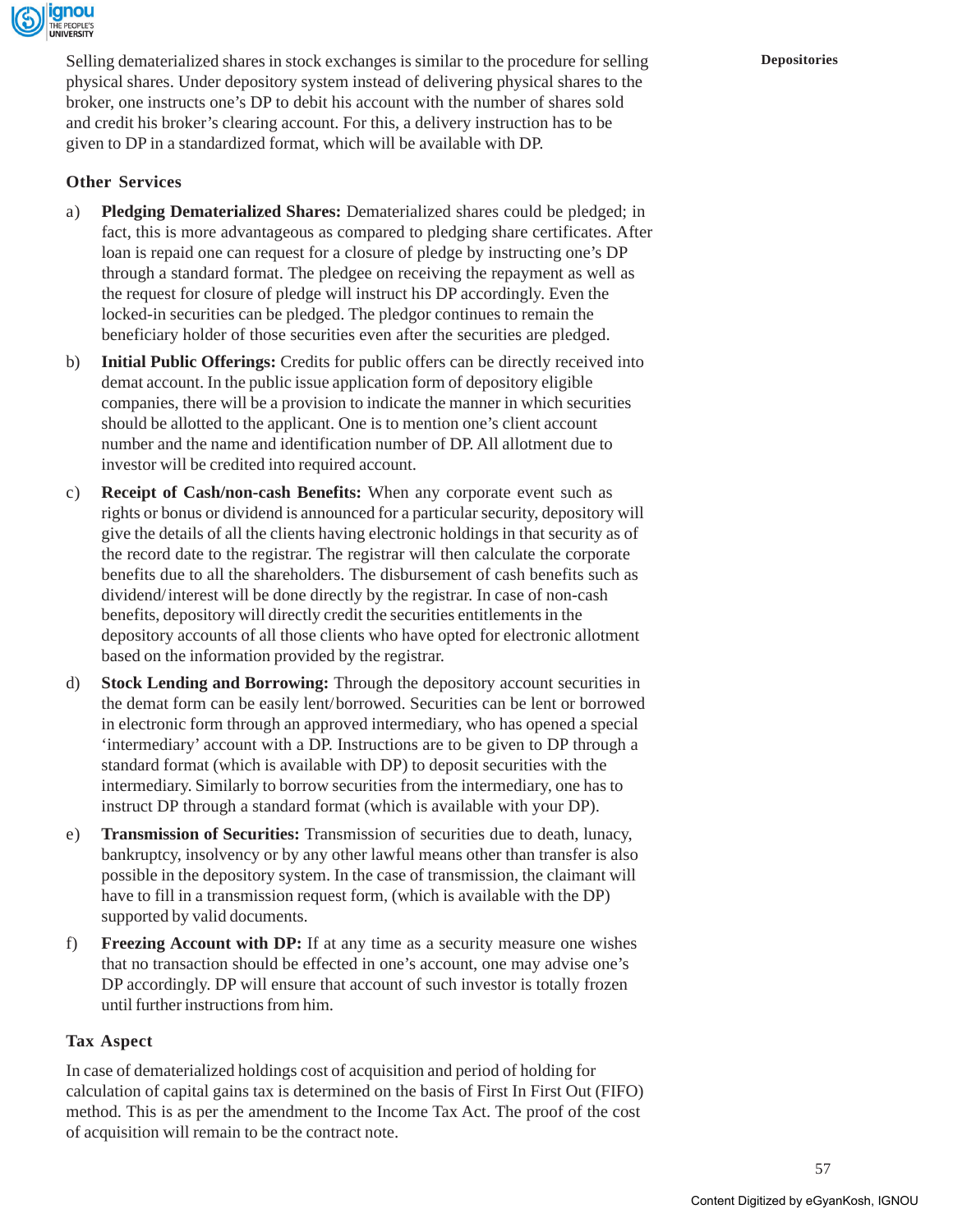

**Financial Market:**

## **Operations and Services 9.7 DEPOSITORY SYSTEM IN INDIA**

In April 1996 the Governing Board of SEBI approved the draft of *SEBI (Depositories and Participants) Regulations* 1996. The Securities and Exchange Board of India notified these regulations on May 16, 1996. The government of India in 1996 introduced in Lok Sabha the Depository Bill to usher in *scrip less trading* and avoid "bad delivery, theft and forgery in share transfer and settlement" .

National Securities Depositories Ltd. (NSDL) promoted by Industrial Development Bank of India, Unit Trust of India and National Stock Exchange emerged as the first depository to be registered in India. There was a great debate on *central-versusmultiple depository system.* Ultimately multiple depository system became a choice. Considering the sheer size of the network that would have to be established, a single organisation may not be able to handle it. To have competition, multiple depository is a must. Subsequently, another depository emerged on Indian scene i.e. Central Depository Services Limited (CDSL). It received a certificate of commencement of business from SEBI on February 8, 1999. CDSL was set up with the objective of providing convenient, dependable and secure depository services at affordable cost to all market participants. All leading stock exchanges like the National Stock Exchange, Calcutta Stock Exchange, Delhi Stock Exchange, The Stock Exchange, Ahmedabad, etc have established connectivity with CDSL.

29th November, 1996 was a *red letter day* for Indian capital market as in rnore than 100 year history of stock exchanges in India, for the first time National Stock Exchange witnessed trade in dematerialised scrips of an Indian Company i.e. 'Reliance Industries'. The very first lot of transaction was, as expected, at premium in comparison to prevailing price for physical delivery due to *inherent qualities* of *quick settlement. clean deliveries* and *exemptions from stamp duty.* To make the system operational on large scale, Government of India promulgated an ordinance to amend the Depository Act to enable the shares of statutory bodies such as IDBI. SBI, UTI and other public sector banks and the units of mutual funds to transact through depositories.

The changes in last few years in mechanism of capital market has made market more efficient. About 99% of settlements are through depositories. Besides overcoming the problems of bad deliveries, paper deliveries etc. this system has cut down the time taken in settlement. Indian market now has attained T+3 settlement effectively and efficiently through NSDL and CDSL Some of the important statistics about depositories in India at present (May 2004) is as under:

| <b>Features</b>      | <b>NSDL</b> | <b>CDSL</b> |
|----------------------|-------------|-------------|
| $DPs$ (no.)          | 216         | 220         |
| Investors (Iakhs)    | 53.53       | 6.71        |
| Demat (qty- Crores)  | 8672        | 1428        |
| Demat (Value Rs- Cr) | 912812      | 103338      |
| No. of Co.s (equity) | 5311        | 4837        |

(**Source:** NSDL and CDSL )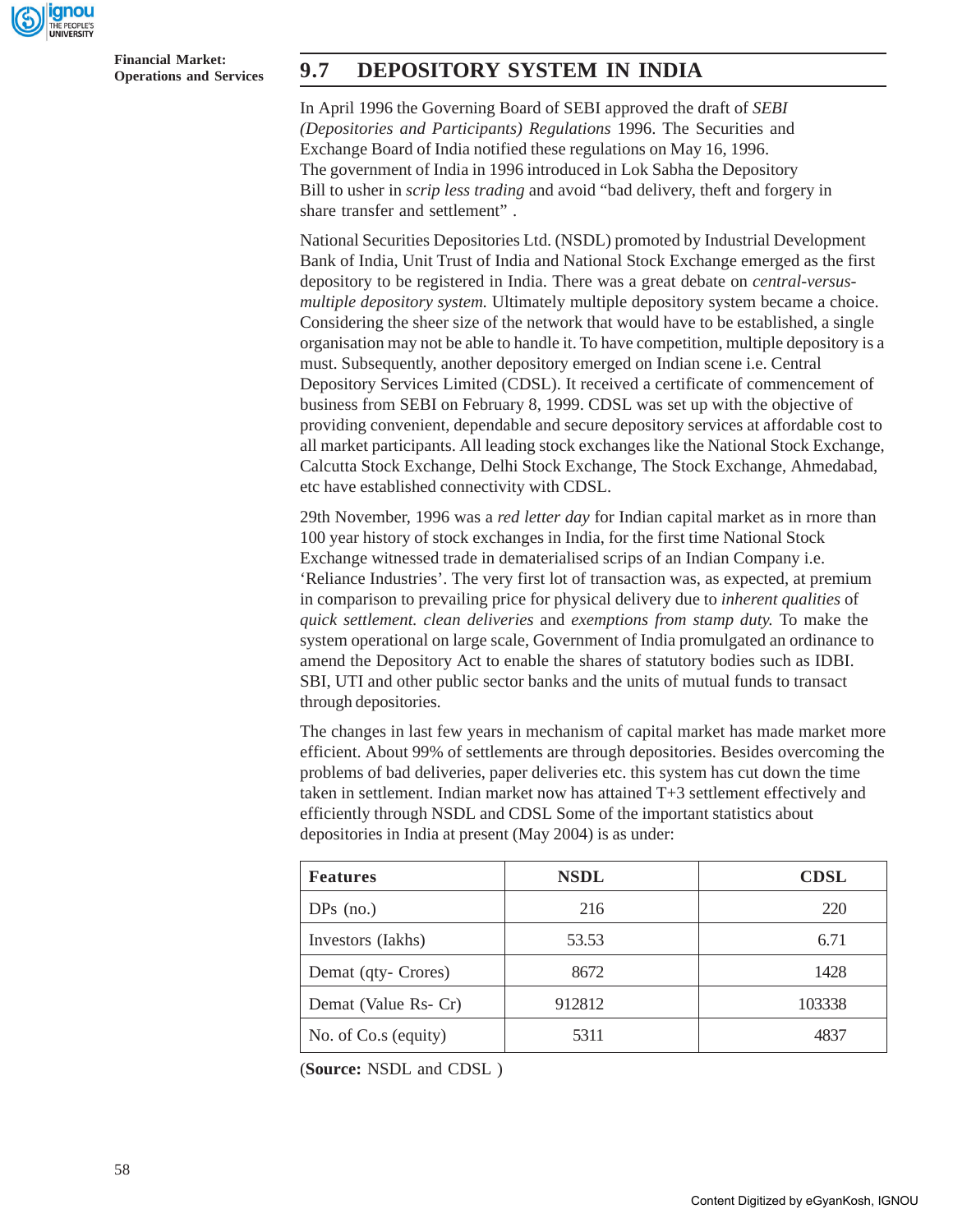

#### **Working of National Securities Depositroy Limited (NSDL) Depositories**

NSDL is the first depository in India till now registered with SEBI in June 1996. It has been promoted jointly by lDBI, UTI and NSE. NSDL operates through a network of DPs who interact with investors. However, as required by the Depositories Act, NSDL is responsible to every individual investor holding an account with the depository. It operates on a *two-tier structure,* wherein it maintains the accounts of the DPs, who in turn maintain the clients' accounts. The online software provided by NSDL to the DPs give an access to each account maintained by depository participants so that their functioning can be monitored and controlled. NSDL also maintains online connectively with the registrars and transfer agents (R& T) of the securities and perform a daily reconciliation of all the account balances to ensure that the number of securities issued and dematerialised in the depository tallies. NSDL operates through DPs to perform the relevant functions which are as under:

- a) Getting withdrawal and surrender of securities from and to the depository.
- b) Maintain investor holding in electronic form.
- c) Effect settlement of securities traded on the exchanges.
- d) Carry out settlement of trades not done on the stock exchanges, i.e. off market trades.

In the operations of NSDL besides DPs there is another organisation called as *National Securities Clearing Corporation Ltd.* (NSCCL). It is responsible for the clearing and settlement system for its *clearing members* (CM) and investors to settle the trades in the depository section. The procedure is as under:

- i) The cycle of delivering and receiving securities in this market segment broadly remains similar to the existing cycle for physical securities, that is, from Wednesday to Tuesday with the exception that pay-in and payout of both securities and funds are affected on the same day, that is Tuesday.
- ii) In the physical segment, today, a seller delivers paper securities to his CM who in turn, pays in such securities in the clearing house in the depository segment, the seller is required to instruct his DP to transfer securities from his account with the DP to the CM's pool account with the DP.
- iii) On or before the time specified for the pay- in by NSCCL, the CM instructs its DP to move the required balance from its pool account to its delivery account.
- iv) The NSDL then moves the balances from CM's delivery accounts to NSCCL settlement account within the depository as per schedule set up for the pay in of depository securities.
- v) Payout is received from NSCCL into the CM's account from where the CM instructs his DP to distribute the securities to the buyers.

NSDL also provides *stock lending and borrowing* facilities to the investors, subject to the regulations on lending and borrowing. The investor can also receive his *corporate benefits through NSDL.* The disbursement of cash benefits such as dividend/interest will be done by the registrar whereas the distribution of securities entitlements will be done by the depository based on the information provided by the registrar.

#### **The NSDL fee structure**

The NSDL has specified a fee structure for all the players in the system and it is as follows: